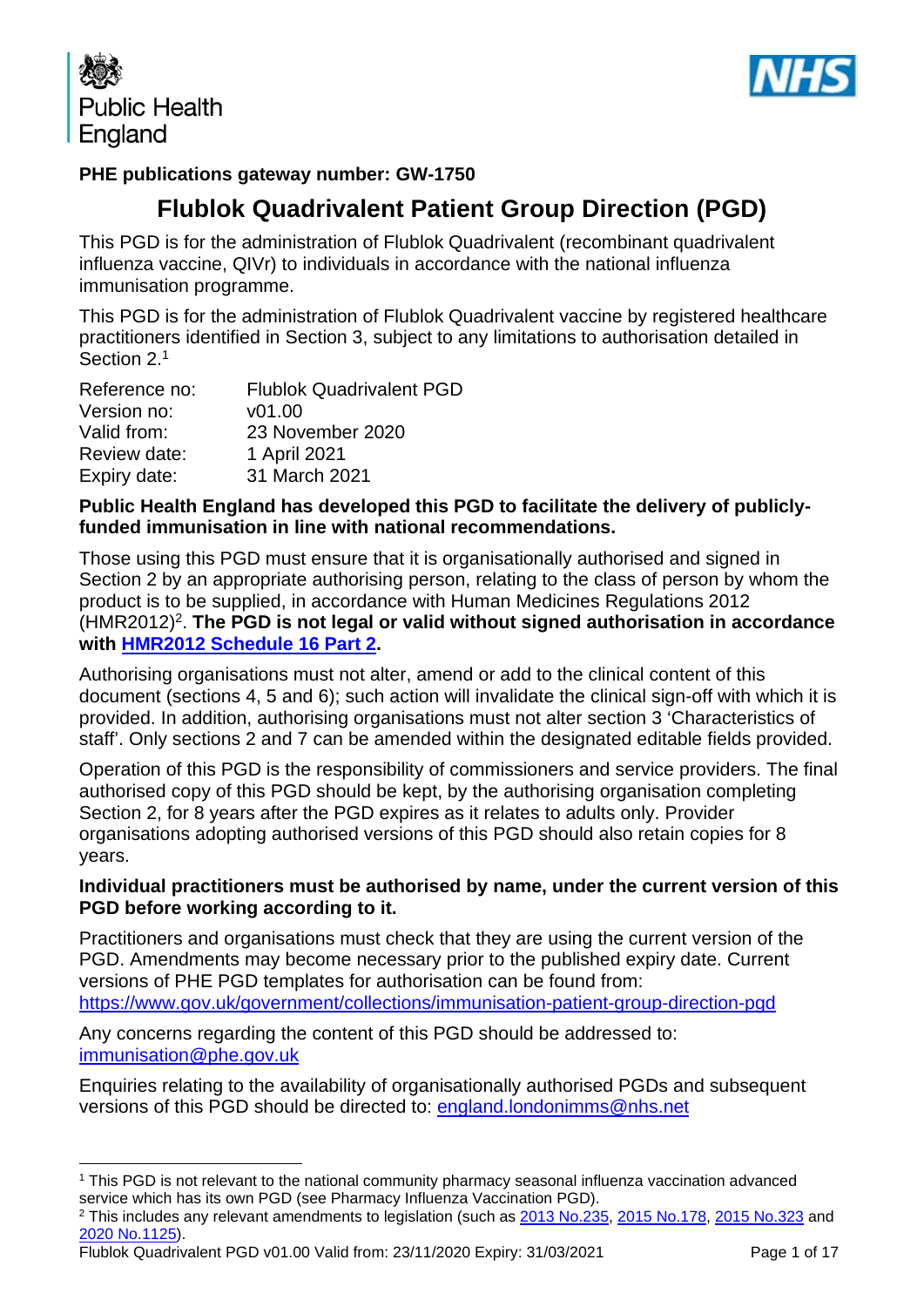# **Change history**

| <b>Version</b><br>number | <b>Change details</b>                                                              | <b>Date</b>      |
|--------------------------|------------------------------------------------------------------------------------|------------------|
| V <sub>01.00</sub>       | New PHE PGD template for Flublok product, based on PHE IM<br>Influenza PGD v08.00. | 19 November 2020 |
|                          |                                                                                    |                  |
|                          |                                                                                    |                  |
|                          |                                                                                    |                  |
|                          |                                                                                    |                  |
|                          |                                                                                    |                  |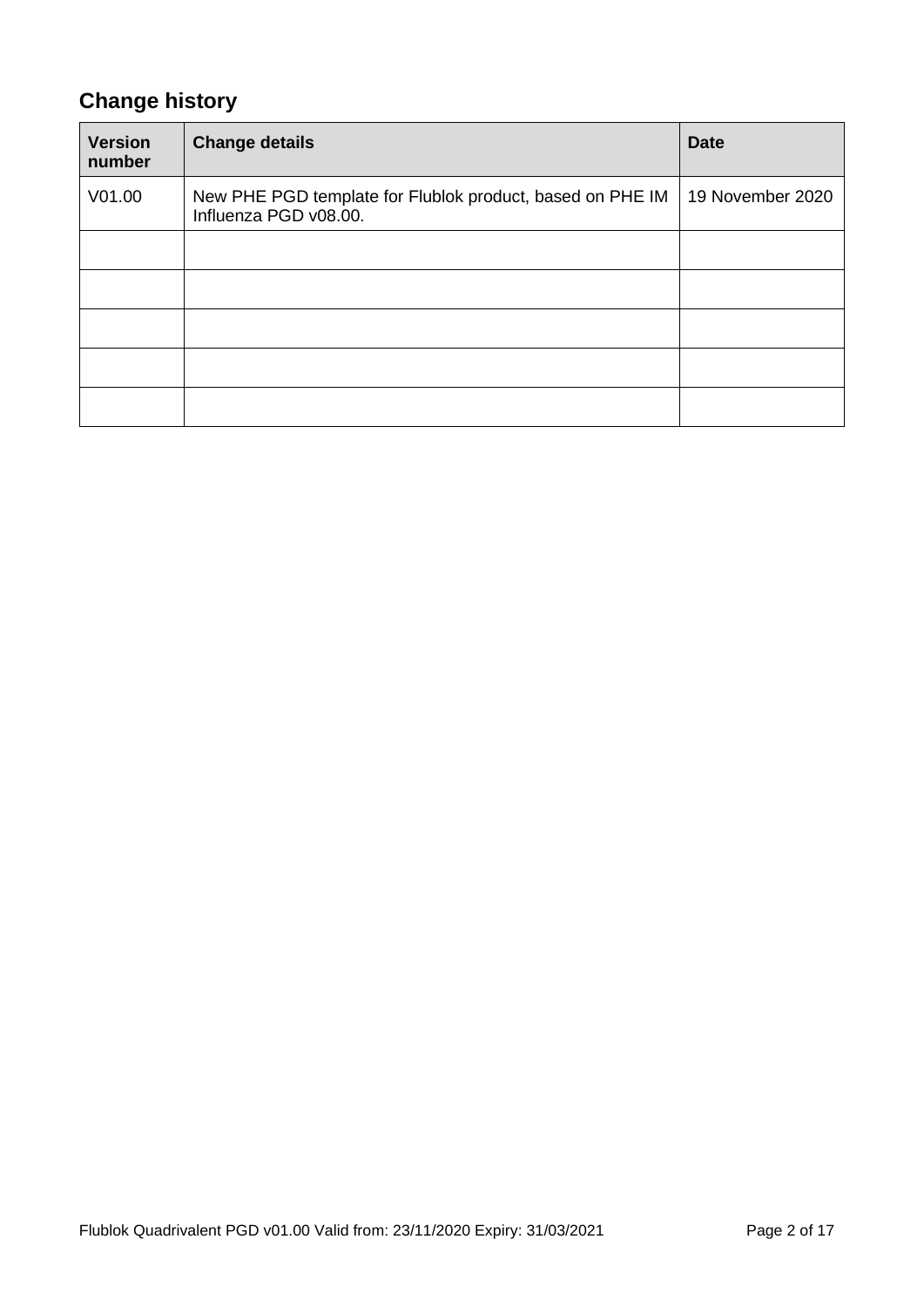# **1. PGD development**

This PGD has been developed by the following health professionals on behalf of Public Health England:

| Developed by:                                      | <b>Name</b>                                                                                                   | <b>Signature</b> | <b>Date</b> |
|----------------------------------------------------|---------------------------------------------------------------------------------------------------------------|------------------|-------------|
| <b>Pharmacist</b><br>(Lead Author)                 | Elizabeth Graham<br>Lead Pharmacist Immunisation Services,<br>Immunisation and Countermeasures,<br><b>PHE</b> |                  | 19/11/2020  |
| <b>Doctor</b>                                      | Mary Ramsay<br>Consultant Epidemiologist and Head of<br>Immunisation and Countermeasures,<br><b>PHE</b>       | Mary Ramsoy      | 19/11/2020  |
| <b>Registered Nurse</b><br>(Chair of Expert Panel) | David Green<br>Nurse Consultant, Immunisation and<br>Countermeasures, PHE                                     | 16100            | 19/11/2020  |

This PGD has been peer reviewed by the PHE Immunisations PGD Expert Panel in accordance with PHE PGD Policy. It has been ratified by the PHE Medicines Governance Group and the PHE Quality and Clinical Governance Delivery Board.

## **Expert Panel**

| <b>Name</b>         | <b>Designation</b>                                                                                                                                                   |
|---------------------|----------------------------------------------------------------------------------------------------------------------------------------------------------------------|
| Nicholas Aigbogun   | Consultant in Communicable Disease Control, Public Health England                                                                                                    |
| <b>Ed Gardner</b>   | Advanced Paramedic Practitioner/Emergency Care Practitioner,<br>Medicines Manager, Proactive Care Lead                                                               |
| Michelle Jones      | Senior Medicines Optimisation Pharmacist, NHS Bristol North Somerset<br>& South Gloucestershire CCG                                                                  |
| Jacqueline Lamberty | Lead Pharmacist Medicines Management Services, Public Health<br>England                                                                                              |
| Vanessa MacGregor   | Consultant in Communicable Disease Control, Public Health England,<br>East Midlands Health Protection Team                                                           |
| Alison Mackenzie    | Consultant in Public Health Medicine, Screening and Immunisation Lead,<br>Public Health England (South West) / NHS England and NHS<br>Improvement South (South West) |
| <b>Gill Marsh</b>   | Senior Screening and Immunisation Manager, Public Health England /<br>NHS England and NHS Improvement (North West)                                                   |
| Lesley McFarlane    | Screening and Immunisation Co-ordinator, Public Health England / NHS<br>England and NHS Improvement Midlands (Central Midlands)                                      |
| Vanessa Saliba      | Consultant Medical Epidemiologist, Immunisation and Countermeasures,<br><b>Public Health England</b>                                                                 |
| <b>Tushar Shah</b>  | Lead Pharmacy Advisor, NHS England and NHS Improvement (London<br>Region)                                                                                            |
| <b>Sharon Webb</b>  | Programme Manager / Registered Midwife, NHS Infectious Diseases in<br>Pregnancy Screening Programme, Public Health England                                           |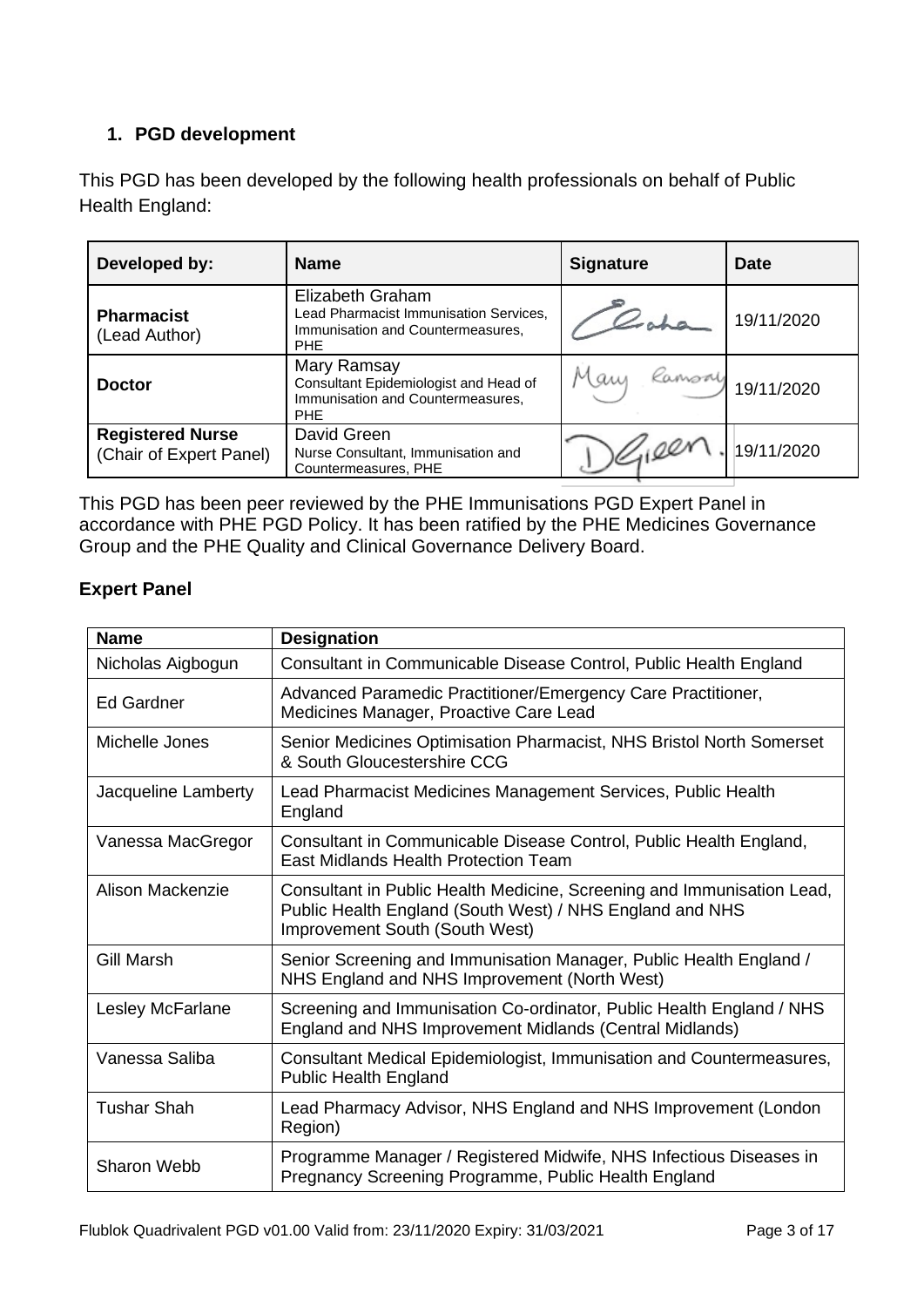### **2. Organisational authorisations**

The PGD is not legally valid until it has had the relevant organisational authorisation.

It is the responsibility of the organisation that has legal authority to authorise the PGD, to ensure that all legal and governance requirements are met. The authorising body accepts governance responsibility for the appropriate use of the PGD.

NHS England and NHS Improvement London Region authorises this PGD for use by the services or providers listed below:

Authorised for use by the following organisations and/or services

This PGD must only be used by specified registered healthcare professionals working for providers that are directly commissioned by NHS England and NHS Improvement London Region, or who are administering vaccinations as part of a national immunisation programme, and who have been named and authorised to practice under it

<span id="page-3-0"></span>Limitations to authorisation

Healthcare professionals should be aware that the service they are commissioned to provide may not include all of the patient groups and cohorts named in the PGD.

This PGD **specifically excludes** vaccinations administered under the national Community Pharmacy Seasonal Flu Vaccination advanced service. There is a specific PGD to support this service

| Organisational approval (legal requirement)                                                                        |             |      |             |
|--------------------------------------------------------------------------------------------------------------------|-------------|------|-------------|
| <b>Role</b>                                                                                                        | <b>Name</b> | Sign | <b>Date</b> |
| Director of Nursing<br>Professional and System<br>Development, NHS England<br>and NHS Improvement<br>London Region | Jane Clegg  |      | 23/11/2020  |

| Additional signatories according to locally agreed policy                                             |                    |             |             |
|-------------------------------------------------------------------------------------------------------|--------------------|-------------|-------------|
| <b>Role</b>                                                                                           | <b>Name</b>        | <b>Sign</b> | <b>Date</b> |
| Director of Nursing<br>Leadership and Quality,<br>NHS England and NHS<br>Improvement London<br>Region | Gwen Kennedy       |             | 23/11/2020  |
| Lead Pharmacy Advisor,<br>NHS England and NHS<br>Improvement London<br>Region                         | <b>Tushar Shah</b> | Torrah      | 23/11/2020  |

Local enquiries regarding the use of this PGD may be directed to [england.londonimms@nhs.net](mailto:england.londonimms@nhs.net)

Section 7 provides a practitioner authorisation sheet. Individual practitioners must be authorised by name to work to this PGD. Alternative practitioner authorisation sheets may be used where appropriate in accordance with local policy, but this should be an individual agreement or a multiple practitioner authorisation sheet as included at the end of this PGD.

Flublok Quadrivalent PGD v01.00 Valid from: 23/11/2020 Expiry: 31/03/2021 Page 4 of 17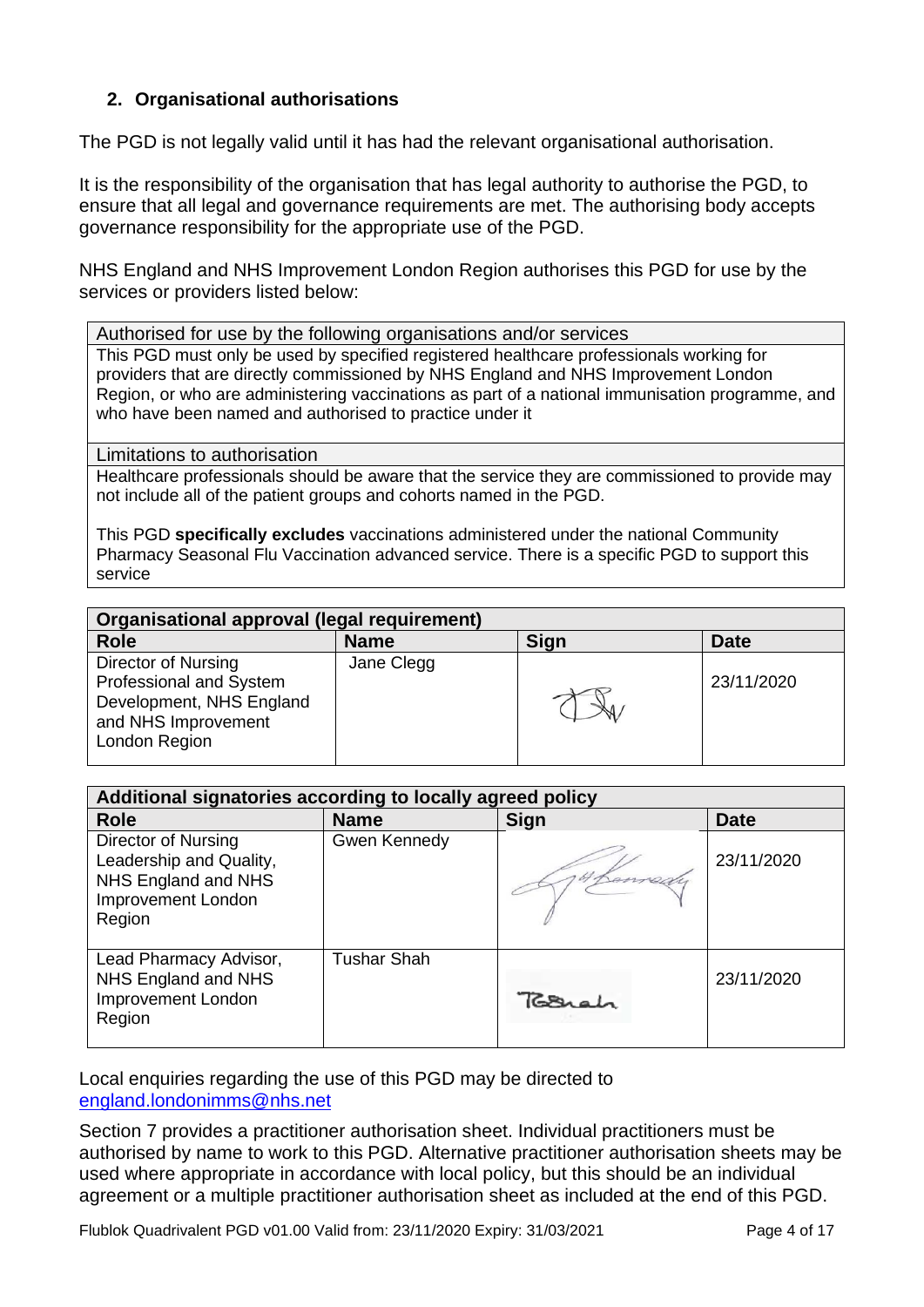### **3. Characteristics of staff**

<span id="page-4-0"></span>

| <b>Qualifications and</b><br>professional registration | Practitioners must only work under this PGD where they are<br>competent to do so. Practitioners working to this PGD must also be<br>one of the following registered professionals who can legally supply<br>and administer under a PGD (see Patient Group Directions: who can<br>administer them):<br>nurses and midwives currently registered with the Nursing and<br>Midwifery Council (NMC)<br>pharmacists currently registered with the General Pharmaceutical<br>Council (GPhC) (Note: This PGD is not relevant to the national<br>community pharmacy seasonal influenza vaccination advanced<br>service nor privately provided community pharmacy services)<br>chiropodists/podiatrists, dieticians, occupational therapists,<br>orthoptists, orthotists/prosthetists, paramedics, physiotherapists,<br>radiographers and speech and language therapists currently<br>registered with the Health and Care Professions Council (HCPC)<br>dental hygienists and dental therapists registered with the<br><b>General Dental Council</b><br>optometrists registered with the General Optical Council.<br>$\bullet$<br>Practitioners must also fulfil all the Additional requirements.<br>Check Section 2 Limitations to authorisation to confirm whether all<br>the registered practitioners listed above have organisational<br>authorisation to work under this PGD.                                                                                                                                                                                                                                                                                       |  |
|--------------------------------------------------------|----------------------------------------------------------------------------------------------------------------------------------------------------------------------------------------------------------------------------------------------------------------------------------------------------------------------------------------------------------------------------------------------------------------------------------------------------------------------------------------------------------------------------------------------------------------------------------------------------------------------------------------------------------------------------------------------------------------------------------------------------------------------------------------------------------------------------------------------------------------------------------------------------------------------------------------------------------------------------------------------------------------------------------------------------------------------------------------------------------------------------------------------------------------------------------------------------------------------------------------------------------------------------------------------------------------------------------------------------------------------------------------------------------------------------------------------------------------------------------------------------------------------------------------------------------------------------------------------------------------------------------------------------------------|--|
| <b>Additional requirements</b>                         | Additionally, practitioners:<br>must be authorised by name as an approved practitioner under<br>$\bullet$<br>the current terms of this PGD before working to it<br>must have undertaken appropriate training for working under<br>$\bullet$<br>PGDs for supply/administration of medicines<br>must be competent in the use of PGDs (see NICE Competency<br>$\bullet$<br>framework for health professionals using PGDs)<br>must be familiar with the vaccine product and alert to changes in<br>$\bullet$<br>the US prescribing information (package insert) and UK Patient<br>Information Leaflet (PIL) provided with the product<br>must be alert to changes in Immunisation Against Infectious<br>Disease (the 'Green Book'), and relevant national and local<br>immunisation programmes<br>must have undertaken training appropriate to this PGD as<br>$\bullet$<br>required by local policy and in line with the National Minimum<br>Standards and Core Curriculum for Immunisation. For further<br>information on immunisation training during the COVID-19<br>pandemic see Guidance on immunisation training during the<br>COVID-19 pandemic and Flu immunisation training<br>recommendations<br>must be competent to undertake immunisation and to discuss<br>$\bullet$<br>issues related to immunisation<br>must be competent in the handling and storage of vaccines, and<br>$\bullet$<br>management of the cold chain<br>must be competent in the recognition and management of<br>$\bullet$<br>anaphylaxis<br>must have access to the PGD and associated online resources<br>٠<br>should fulfil any additional requirements defined by local policy |  |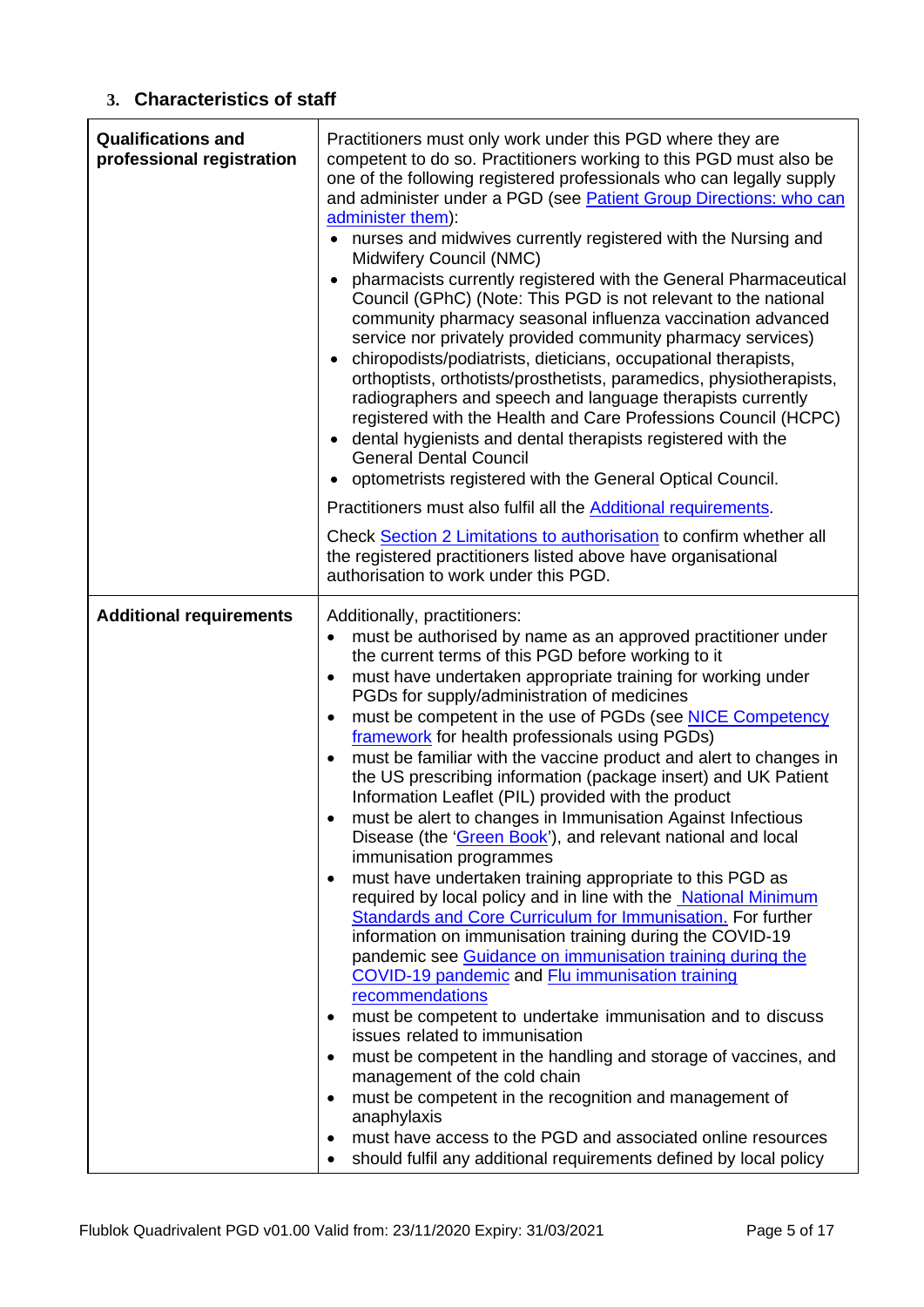|                                           | The individual practitioner must be authorised by name, under<br>the current version of this PGD before working according to it.                                                                                                                                                                                                                                                                                                                         |
|-------------------------------------------|----------------------------------------------------------------------------------------------------------------------------------------------------------------------------------------------------------------------------------------------------------------------------------------------------------------------------------------------------------------------------------------------------------------------------------------------------------|
| <b>Continued training</b><br>requirements | Practitioners must ensure they are up to date with relevant issues<br>and clinical skills relating to immunisation and management of<br>anaphylaxis, with evidence of appropriate Continued Professional<br>Development (CPD).                                                                                                                                                                                                                           |
|                                           | Practitioners should be constantly alert to any subsequent<br>recommendations from Public Health England and/or NHS England<br>and NHS Improvement and other sources of medicines information.<br>Note: The most current national recommendations should be<br>followed but a Patient Specific Direction (PSD) may be required to<br>administer the vaccine in line with updated recommendations that<br>are outside the criteria specified in this PGD. |

# **4. Clinical condition or situation to which this PGD applies**

| <b>Clinical condition or</b><br>situation to which this<br><b>PGD</b> applies | Flublok Quadrivalent is indicated under this PGD for the active<br>immunisation of individuals for the prevention of influenza infection,<br>in accordance with the national immunisation programme and<br>recommendations given in Chapter 19 of the Immunisation Against<br>Infectious Disease: the 'Green Book', annual flu letters and<br>subsequent correspondence/publications from PHE and/or NHS<br>England and NHS Improvement.                                                                                                                                                                                                                                                                                                                                                                                                                                                                                                                                                                                                                                                                                                                |
|-------------------------------------------------------------------------------|---------------------------------------------------------------------------------------------------------------------------------------------------------------------------------------------------------------------------------------------------------------------------------------------------------------------------------------------------------------------------------------------------------------------------------------------------------------------------------------------------------------------------------------------------------------------------------------------------------------------------------------------------------------------------------------------------------------------------------------------------------------------------------------------------------------------------------------------------------------------------------------------------------------------------------------------------------------------------------------------------------------------------------------------------------------------------------------------------------------------------------------------------------|
|                                                                               | Note: This PGD covers NHS commissioned services. This PGD does<br>not cover the provision of occupational health schemes or peer-to-<br>peer influenza immunisation (See NHS Specialist Pharmacy Service<br>'Written instruction template for the administration of inactivated<br>seasonal influenza vaccine as part of an occupational health<br>scheme, which may include peer-to-peer immunisation').                                                                                                                                                                                                                                                                                                                                                                                                                                                                                                                                                                                                                                                                                                                                               |
| <b>Criteria for inclusion</b>                                                 | In 2020/21, influenza vaccine should be offered to the following<br>groups:<br>• people aged 50 years or over <sup>3</sup><br>• people aged from 18 years to less than 65 years of age in a clinical<br>risk group (see Appendix A) such as:<br>chronic (long-term) respiratory disease, such as severe asthma,<br>$\circ$<br>chronic obstructive pulmonary disease (COPD) or bronchitis<br>chronic heart disease, such as heart failure<br>$\circ$<br>chronic kidney disease at stage 3, 4 or 5<br>$\circ$<br>chronic liver disease<br>$\circ$<br>chronic neurological disease, such as Parkinson's disease or<br>$\circ$<br>motor neurone disease<br>learning disability<br>$\circ$<br>diabetes<br>$\circ$<br>asplenia or splenic dysfunction<br>$\circ$<br>a weakened immune system due to disease (such as HIV/AIDS)<br>$\circ$<br>or treatment (such as cancer treatment)<br>morbidly obese adults (aged from 16 years) with a BMI > $40 \text{kg/m}^2$<br>$\circ$<br>all pregnant women (including those women who become<br>$\circ$<br>pregnant during the flu season)<br>• people living in long-stay residential care homes or other long-stay |
| Continued over page                                                           | care facilities where rapid spread is likely to follow introduction of                                                                                                                                                                                                                                                                                                                                                                                                                                                                                                                                                                                                                                                                                                                                                                                                                                                                                                                                                                                                                                                                                  |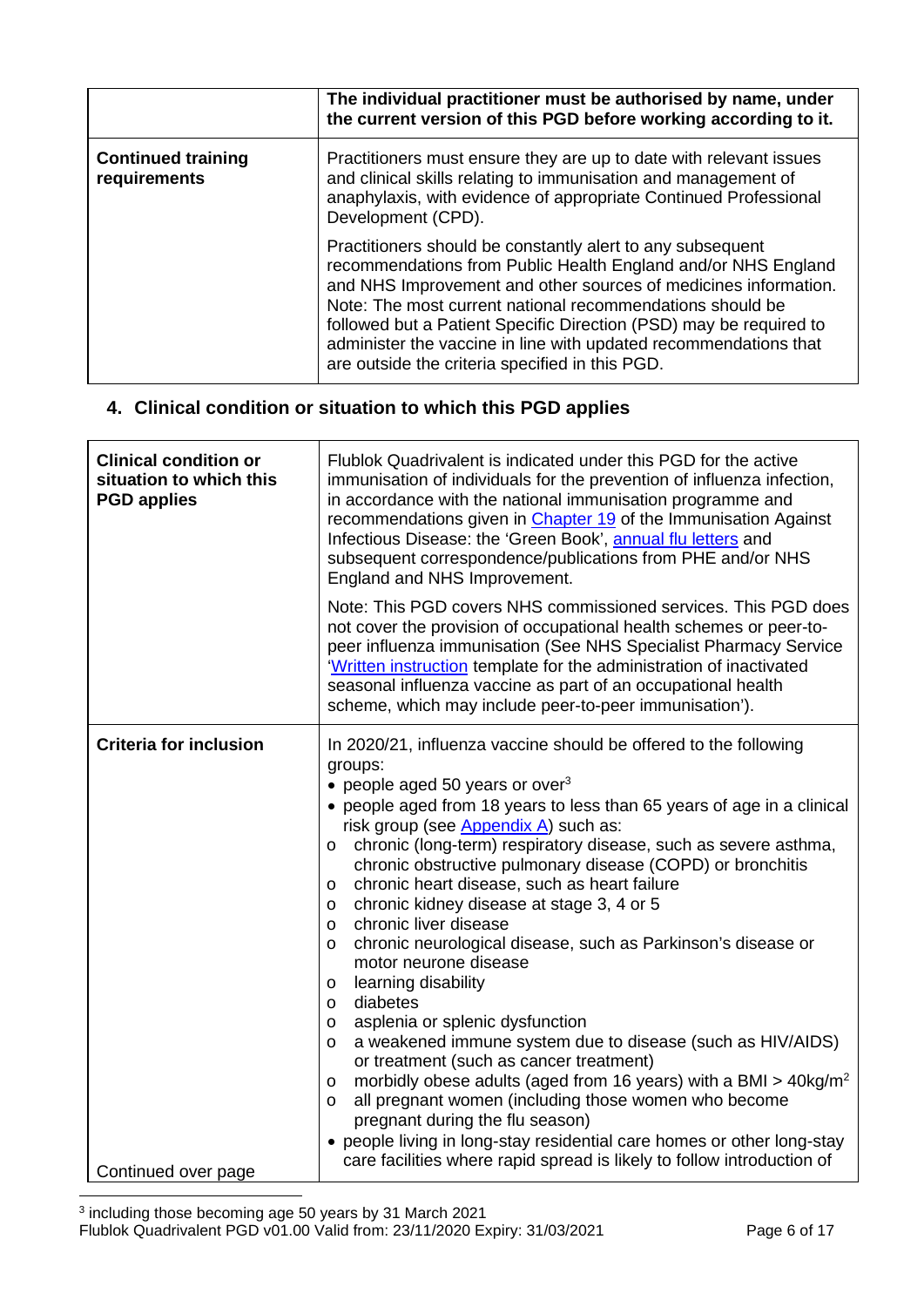<span id="page-6-0"></span>

| <b>Criteria for inclusion</b><br>(continued)           | infection and cause high morbidity and mortality. This does not<br>include, for instance, prisons, young offender institutions or<br>university halls of residence                                                                                                                                                                                                                                      |
|--------------------------------------------------------|---------------------------------------------------------------------------------------------------------------------------------------------------------------------------------------------------------------------------------------------------------------------------------------------------------------------------------------------------------------------------------------------------------|
|                                                        | • people who are in receipt of a carer's allowance, or those who are<br>the main carer of an older or disabled person whose welfare may<br>be at risk if the carer falls ill                                                                                                                                                                                                                            |
|                                                        | • household contacts of those on the NHS Shielded Patient List, or<br>immunocompromised individuals, specifically individuals who<br>expect to share living accommodation with a shielded patient on<br>most days over the winter and therefore for whom continuing close<br>contact is unavoidable                                                                                                     |
|                                                        | • health and social care staff employed by a registered residential<br>care/nursing home or registered domiciliary care provider, who are<br>directly involved in the care of vulnerable <sup>4</sup> patients/clients who are<br>at increased risk from exposure to influenza                                                                                                                          |
|                                                        | • health and care staff, employed by a voluntary managed hospice<br>provider, who are directly involved in the care of vulnerable <sup>4</sup><br>patients/clients who are at increased risk from exposure to<br>influenza                                                                                                                                                                              |
|                                                        | • health and social care workers employed through Direct Payments<br>(personal budgets) and/or Personal Health Budgets, such as<br>Personal Assistants, to deliver domiciliary care to patients and<br>service users.                                                                                                                                                                                   |
|                                                        |                                                                                                                                                                                                                                                                                                                                                                                                         |
| Criteria for exclusion <sup>5</sup>                    | Individuals for whom no valid consent has been received (for further<br>information on consent see Reference guide to consent for<br>examination or treatment).                                                                                                                                                                                                                                         |
|                                                        |                                                                                                                                                                                                                                                                                                                                                                                                         |
|                                                        | Individuals who:                                                                                                                                                                                                                                                                                                                                                                                        |
|                                                        | • are less than 18 years of age<br>• have had a confirmed anaphylactic reaction to a previous dose of<br>the vaccine                                                                                                                                                                                                                                                                                    |
|                                                        | have had a confirmed anaphylactic reaction to any component of<br>the vaccine or residues from the manufacturing process <sup>6</sup>                                                                                                                                                                                                                                                                   |
|                                                        | have received a complete dose of the recommended influenza                                                                                                                                                                                                                                                                                                                                              |
|                                                        | vaccine for the current season<br>are suffering from acute severe febrile illness (the presence of a<br>minor infection is not a contraindication for immunisation)                                                                                                                                                                                                                                     |
| <b>Cautions including any</b><br>relevant action to be | Individuals with a bleeding disorder may develop a haematoma at<br>the injection site (see Route of Administration).                                                                                                                                                                                                                                                                                    |
| taken<br>Continued over page                           | Syncope (fainting) can occur following, or even before, any<br>vaccination especially in adolescents as a psychogenic response to<br>the needle injection. This can be accompanied by several<br>neurological signs such as transient visual disturbance, paraesthesia<br>and tonic-clonic limb movements during recovery. It is important that<br>procedures are in place to avoid injury from faints. |

<sup>4</sup> Vulnerable means those patients/clients in a clinical risk group for flu or who are aged 65 years and over

<sup>5</sup> Exclusion under this PGD does not necessarily mean the medication is contraindicated, but it would be outside its remit and another form of authorisation will be required

<sup>&</sup>lt;sup>6</sup> Components include sodium chloride, monobasic sodium phosphate, dibasic sodium phosphate, polysorbate 20; and residues from the manufacturing process may include baculovirus and Spodoptera frugiperda cell proteins (≤ 19 micrograms), baculovirus and cellular DNA (≤10 nanograms) and Triton X-100 (≤ 100 micrograms). Flublok Quadrivalent contains no egg proteins, antibiotics or preservatives and single dose prefilled syringes contain no natural rubber latex.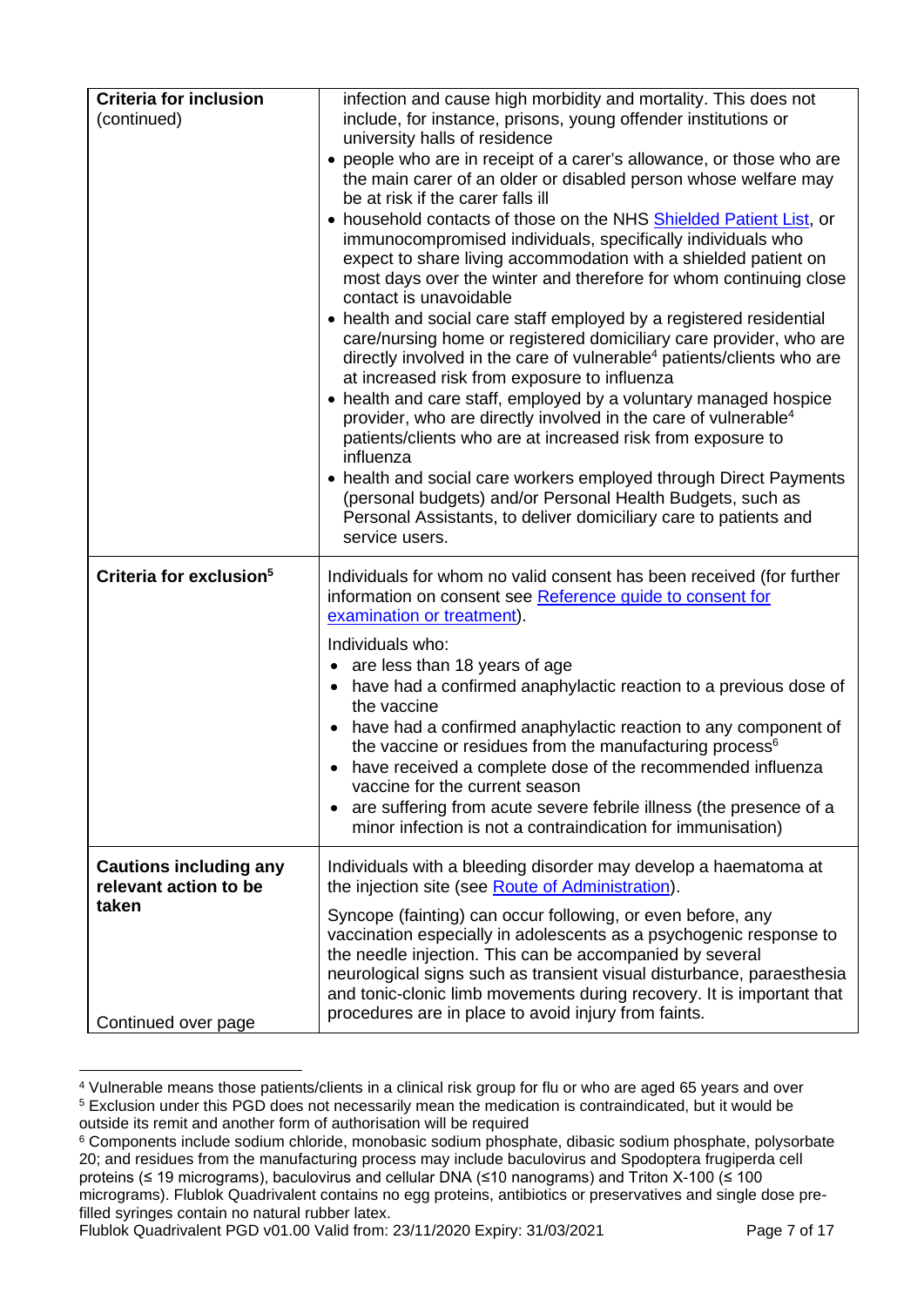| <b>Cautions including any</b><br>relevant action to be<br>taken<br>(continued) | The package insert for Flublok Quadrivalent includes a precaution<br>stating that 'If Guillain-Barre syndrome [GBS] has occurred within 6<br>weeks of receipt of a prior influenza vaccine, the decision to give<br>Flublok Quadrivalent should be based on careful consideration of<br>potential benefits and risks.' The Green Book Chapter 19 highlights<br>that GBS has been reported very rarely after influenza immunisation,<br>with one case per million reported in one US study and no<br>association found in other studies. However, a study found a strong<br>association between GBS and influenza-like illness. This increased<br>risk of GBS after influenza-like illness, if specific to infection with<br>influenza virus, together with the absence of a casual association<br>with influenza vaccine suggests that influenza vaccine should protect<br>against GBS. |
|--------------------------------------------------------------------------------|-----------------------------------------------------------------------------------------------------------------------------------------------------------------------------------------------------------------------------------------------------------------------------------------------------------------------------------------------------------------------------------------------------------------------------------------------------------------------------------------------------------------------------------------------------------------------------------------------------------------------------------------------------------------------------------------------------------------------------------------------------------------------------------------------------------------------------------------------------------------------------------------|
| Action to be taken if the<br>patient is excluded                               | The risk to the individual of not being immunised must be taken<br>into account. The indications for flu vaccination are not exhaustive,<br>and the healthcare practitioner should consider the risk of flu<br>exacerbating any underlying disease that an individual may have, as<br>well as the risk of serious illness from flu itself. Where appropriate,<br>such individuals should be referred, or a PSD obtained for<br>immunisation.                                                                                                                                                                                                                                                                                                                                                                                                                                            |
|                                                                                | In case of postponement due to acute illness, advise when the<br>individual can be vaccinated and ensure another appointment is<br>arranged.                                                                                                                                                                                                                                                                                                                                                                                                                                                                                                                                                                                                                                                                                                                                            |
|                                                                                | Document the reason for exclusion and any action taken in the<br>individual's clinical records.                                                                                                                                                                                                                                                                                                                                                                                                                                                                                                                                                                                                                                                                                                                                                                                         |
|                                                                                | Seek appropriate advice from the local Screening and Immunisation<br>Team, local Health Protection Team or the individual's clinician as<br>required.                                                                                                                                                                                                                                                                                                                                                                                                                                                                                                                                                                                                                                                                                                                                   |
|                                                                                | Inform or refer to the GP or a prescriber as appropriate.                                                                                                                                                                                                                                                                                                                                                                                                                                                                                                                                                                                                                                                                                                                                                                                                                               |
| Action to be taken if the<br>patient or carer declines                         | Informed consent, from the individual or a person legally able to act<br>on the person's behalf, must be obtained.                                                                                                                                                                                                                                                                                                                                                                                                                                                                                                                                                                                                                                                                                                                                                                      |
| treatment                                                                      | Advise the individual/carer about the protective effects of the<br>vaccine, the risks of infection and potential complications if not<br>immunised.                                                                                                                                                                                                                                                                                                                                                                                                                                                                                                                                                                                                                                                                                                                                     |
|                                                                                | Document advice given and the decision reached.                                                                                                                                                                                                                                                                                                                                                                                                                                                                                                                                                                                                                                                                                                                                                                                                                                         |
|                                                                                | Inform or refer to the GP or a prescriber as appropriate.                                                                                                                                                                                                                                                                                                                                                                                                                                                                                                                                                                                                                                                                                                                                                                                                                               |
| <b>Arrangements for referral</b><br>for medical advice                         | As per local policy.                                                                                                                                                                                                                                                                                                                                                                                                                                                                                                                                                                                                                                                                                                                                                                                                                                                                    |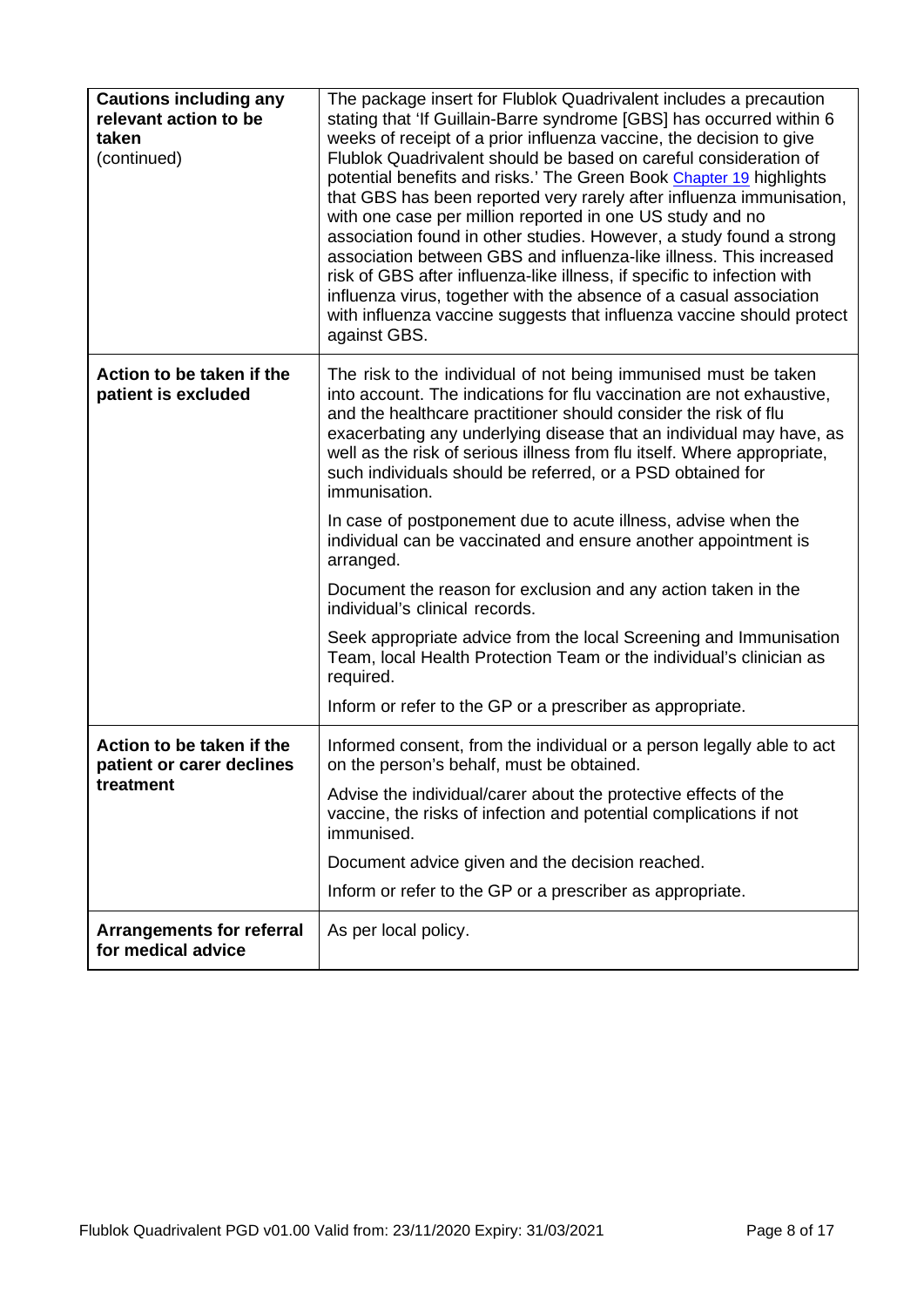# **5. Description of treatment**

<span id="page-8-0"></span>

| Name, strength &<br>formulation of drug | Flublok Quadrivalent (recombinant quadrivalent influenza vaccine,<br>QIVr) in a 0.5ml single dose pre-filled syringe.                                                                                                                                                                                                                                                                                                                                                                                                                                                                                                                                                                                                                                                     |
|-----------------------------------------|---------------------------------------------------------------------------------------------------------------------------------------------------------------------------------------------------------------------------------------------------------------------------------------------------------------------------------------------------------------------------------------------------------------------------------------------------------------------------------------------------------------------------------------------------------------------------------------------------------------------------------------------------------------------------------------------------------------------------------------------------------------------------|
|                                         | For the administration of other 2020/21 seasonal inactivated<br>influenza vaccines, please refer to PHE Inactivated Influenza PGD<br>v08.00.                                                                                                                                                                                                                                                                                                                                                                                                                                                                                                                                                                                                                              |
|                                         | A list of the influenza vaccines available in the UK was published in<br>the annual flu letter for England and subsequent updates can be<br>found in Vaccine Update.                                                                                                                                                                                                                                                                                                                                                                                                                                                                                                                                                                                                      |
| <b>Legal category</b>                   | Flublok Quadrivalent does not have a UK marketing authorisation.<br>It has been provided temporary authorisation by the Medicines &<br>Healthcare products Regulatory Agency (MHRA) for supply in the UK<br>under regulation 174 and 174A of HMR2012 as announced at:<br>https://www.gov.uk/government/news/flublok-vaccine-given-<br>authorisation-for-temporary-supply-in-the-uk-to-meet-public-health-<br>need<br>In accordance with the UK Statutory Instrument 2020 No. 1125, The<br>Human Medicines (Coronavirus and Influenza) (Amendment)<br>Regulations 2020, a PGD may now be used to supply and/or<br>administer a medicine authorised under regulation 174. The<br>regulation 174 authorised product is categorised as a prescription<br>only medicine (POM). |
| <b>Black triangle</b> ▼                 | Flublok Quadrivalent does not have a UK marketing authorisation<br>and is authorised for temporary supply in the UK in accordance with<br>a Regulation 174 authorisation. The product has been used in the<br>US for several years, so it is not necessarily the case that, were it to<br>be licensed in the UK, it would have black triangle status. However,<br>as a vaccine product, MHRA have a specific interest in the reporting<br>of adverse drug reactions for this product, see<br>https://yellowcard.mhra.gov.uk/the-yellow-card-scheme/                                                                                                                                                                                                                       |
| Off-label use                           | This product is supplied in the UK in accordance with regulation 174<br>and does not have a UK marketing authorisation.<br>As part of the consent process, inform the individual/carer that this<br>vaccine does not have a UK marketing authorisation but has been<br>authorised for temporary supply in the UK by the MHRA and has<br>been licensed and used in the US since 2013 and that it is being<br>offered in accordance with national guidance.                                                                                                                                                                                                                                                                                                                 |
| Route / method of<br>administration     | Flublok Quadrivalent is for administration by intramuscular injection,<br>preferably into deltoid region of the upper arm.                                                                                                                                                                                                                                                                                                                                                                                                                                                                                                                                                                                                                                                |
|                                         | Invert the pre-filled syringe containing Flublok Quadrivalent gently<br>prior to affixing the appropriate size needle for intramuscular<br>administration.                                                                                                                                                                                                                                                                                                                                                                                                                                                                                                                                                                                                                |
|                                         | Flublok Quadrivalent is supplied from the manufacturer without a<br>needle. The syringe has a luer-lock adapter, these luer-lock syringes<br>can accommodate either a luer-lock or luer-slip needle. The needle<br>needs to be sufficiently long to ensure that the vaccine is injected<br>into the muscle. For most adults a 25mm 23G (blue) or 25mm 25G                                                                                                                                                                                                                                                                                                                                                                                                                 |
| Continued over page                     |                                                                                                                                                                                                                                                                                                                                                                                                                                                                                                                                                                                                                                                                                                                                                                           |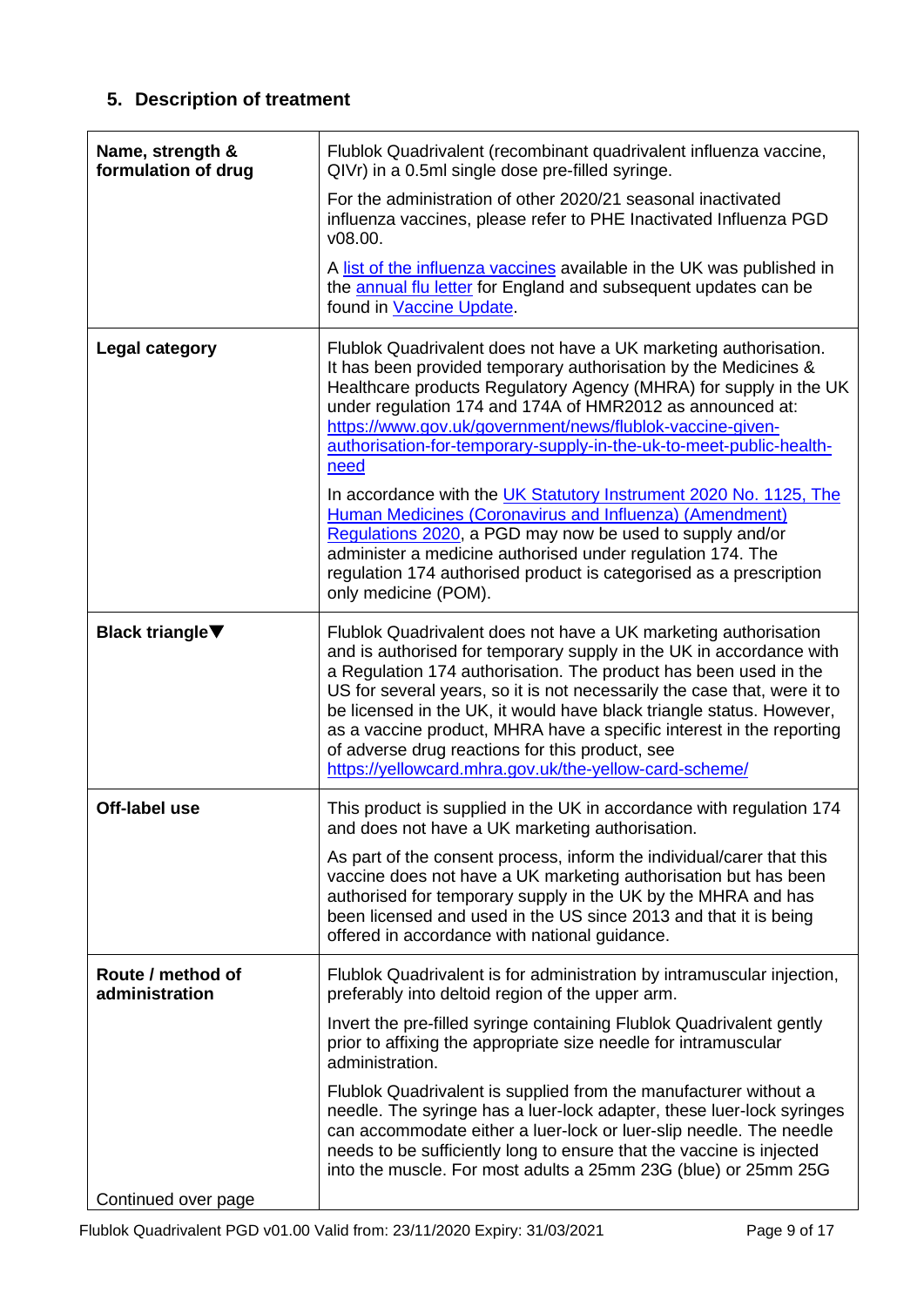| Route / method of<br>administration       | (orange) needle should be used. In larger adults, a longer length<br>(38mm) needle may be required.                                                                                                                                                                                                                                                                                                                                                                                                                                                                                                                                                                                                                                                                                                  |
|-------------------------------------------|------------------------------------------------------------------------------------------------------------------------------------------------------------------------------------------------------------------------------------------------------------------------------------------------------------------------------------------------------------------------------------------------------------------------------------------------------------------------------------------------------------------------------------------------------------------------------------------------------------------------------------------------------------------------------------------------------------------------------------------------------------------------------------------------------|
| (continued)                               | Flublok Quadrivalent is a clear, colourless solution. Inspect visually<br>for particulate matter and discolouration prior to administration. If<br>either exists, the vaccine should not be administered.                                                                                                                                                                                                                                                                                                                                                                                                                                                                                                                                                                                            |
|                                           | Individuals on stable anticoagulation therapy, including individuals<br>on warfarin who are up to date with their scheduled INR testing and<br>whose latest INR was below the upper threshold of their therapeutic<br>range, can receive intramuscular vaccination. A fine needle (equal to<br>23G or finer calibre such as 25G) should be used for the<br>vaccination, followed by firm pressure applied to the site (without<br>rubbing) for at least 2 minutes. If in any doubt, consult with the<br>clinician responsible for prescribing or monitoring the individual's<br>anticoagulant therapy.                                                                                                                                                                                               |
|                                           | Individuals with bleeding disorders may be vaccinated<br>intramuscularly if, in the opinion of a doctor familiar with the<br>individual's bleeding risk, vaccines or similar small volume<br>intramuscular injections can be administered with reasonable safety<br>by this route. If the individual receives medication/treatment to<br>reduce bleeding, for example treatment for haemophilia,<br>intramuscular vaccination can be scheduled shortly after such<br>medication/treatment is administered. A fine needle (equal to 23G or<br>finer calibre such as 25G) should be used for the vaccination,<br>followed by firm pressure applied to the site (without rubbing) for at<br>least 2 minutes. The individual/carer should be informed about the<br>risk of haematoma from the injection. |
|                                           | When administering at the same time as other vaccines care should<br>be taken to ensure that the appropriate route of injection is used for<br>all the vaccinations.                                                                                                                                                                                                                                                                                                                                                                                                                                                                                                                                                                                                                                 |
|                                           | The vaccines should be given at separate sites, preferably in<br>different limbs. If given in the same limb, they should be given at<br>least 2.5cm apart. The site at which each vaccine was given should<br>be noted in the individual's records.                                                                                                                                                                                                                                                                                                                                                                                                                                                                                                                                                  |
| Dose and frequency of<br>administration   | Single 0.5ml dose to be administered for the current annual flu<br>season.                                                                                                                                                                                                                                                                                                                                                                                                                                                                                                                                                                                                                                                                                                                           |
| <b>Duration of treatment</b>              | Single 0.5ml dose for the current annual flu season (up to 31 March<br>2021).                                                                                                                                                                                                                                                                                                                                                                                                                                                                                                                                                                                                                                                                                                                        |
| Quantity to be supplied /<br>administered | Single dose of 0.5ml.                                                                                                                                                                                                                                                                                                                                                                                                                                                                                                                                                                                                                                                                                                                                                                                |
| <b>Supplies</b>                           | This season, to support the expanded flu programme and expected<br>increased demand for flu vaccine, the Department of Health and<br>Social Care (DHSC) has procured additional national supply of<br>inactivated influenza vaccines, including Flublok Quadrivalent, and<br>will update the <i>guidance for GPs</i> and <i>guidance for NHS providers</i> on<br>how this can be accessed.                                                                                                                                                                                                                                                                                                                                                                                                           |
|                                           | Protocols for the ordering, storage and handling of vaccines should<br>be followed to prevent vaccine wastage (see the Green BookChapter<br>$\underline{3}$ ).                                                                                                                                                                                                                                                                                                                                                                                                                                                                                                                                                                                                                                       |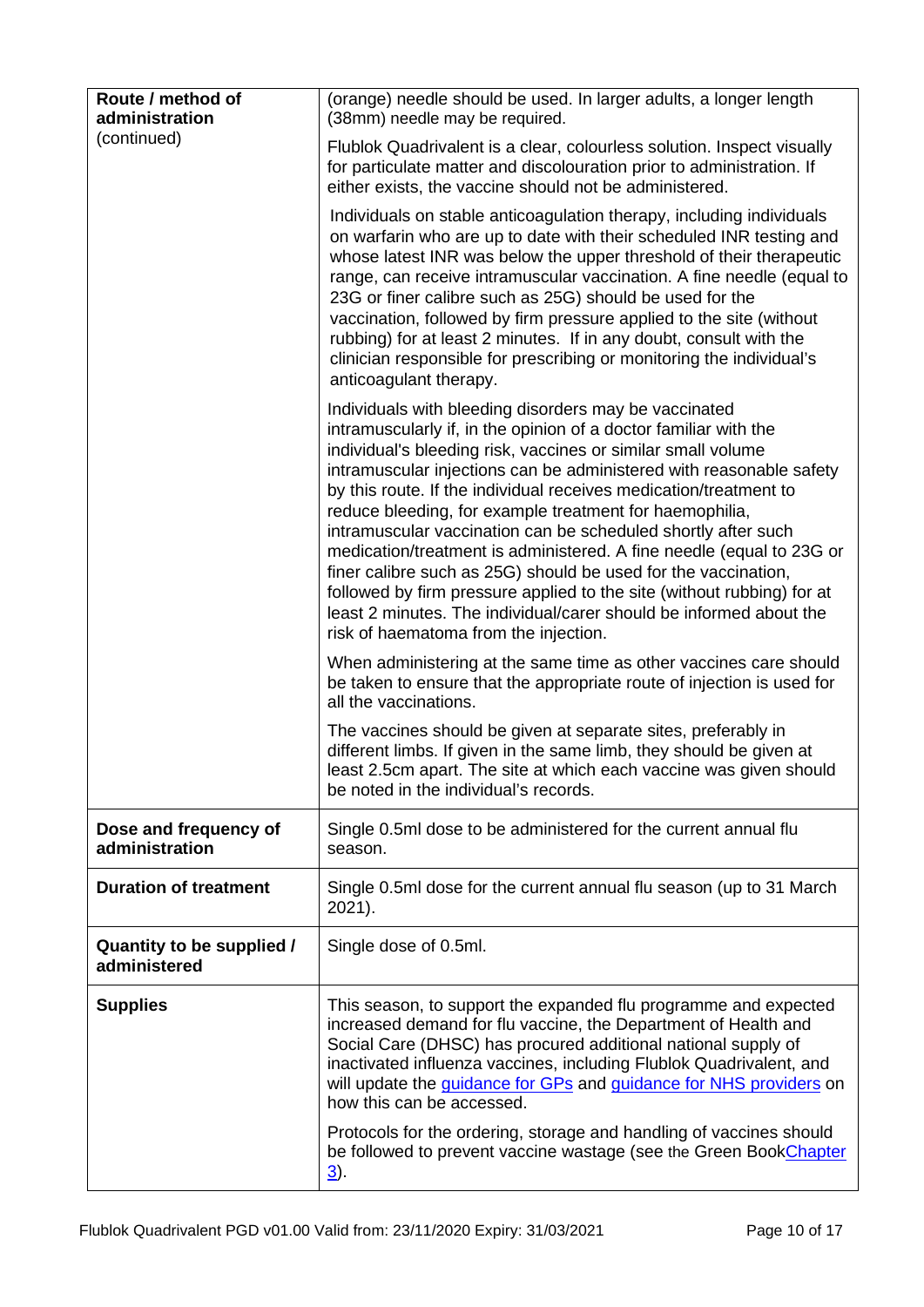| <b>Storage</b>                                                    | Store at +2°C to +8°C. Do not freeze.<br>Store in original packaging in order to protect from light.                                                                                                                                                                                                                                                                                                   |
|-------------------------------------------------------------------|--------------------------------------------------------------------------------------------------------------------------------------------------------------------------------------------------------------------------------------------------------------------------------------------------------------------------------------------------------------------------------------------------------|
|                                                                   | In the event of an inadvertent or unavoidable deviation of these<br>conditions vaccine that has been stored outside the conditions stated<br>above should be quarantined and risk assessed for suitability of<br>continued unlicensed use or appropriate disposal. Refer to PHE<br>Vaccine Incident Guidance.                                                                                          |
| <b>Disposal</b>                                                   | Equipment used for immunisation, including used vials, ampoules, or<br>discharged vaccines in a syringe or applicator, should be disposed of<br>safely in a UN-approved puncture-resistant 'sharps' box, according<br>to local authority regulations and guidance in the technical<br>memorandum 07-01: Safe management of healthcare waste<br>(Department of Health, 2013).                           |
| <b>Drug interactions</b>                                          | Immunological response may be diminished in those receiving<br>immunosuppressive treatment, but it is important to still immunise<br>this group.                                                                                                                                                                                                                                                       |
|                                                                   | Data evaluating the concomitant administration of Flublok<br>Quadrivalent with other vaccines are not available. In accordance<br>with general principles for inactivated vaccines, inactivated influenza<br>vaccine may be given at the same time as other vaccines (See<br>Route / method of administration).                                                                                        |
| <b>Identification &amp;</b><br>management of adverse<br>reactions | Injection-site reactions of tenderness and pain and systemic<br>reactions of headache, fatigue, myalgia and arthralgia are among<br>the commonly reported symptoms after intramuscular vaccination.                                                                                                                                                                                                    |
|                                                                   | Immediate reactions to vaccination such as urticaria, angio-oedema,<br>bronchospasm and anaphylaxis can occur.                                                                                                                                                                                                                                                                                         |
|                                                                   | The frequency of injection site pain and systemic reactions may be<br>higher in individuals vaccinated concomitantly with inactivated<br>influenza vaccine and pneumococcal polysaccharide vaccine<br>(PPV23) compared to vaccination with influenza vaccine alone and<br>similar to that observed with PPV23 vaccination alone. Influenza<br>vaccine and PPV23 may be administered at the same visit. |
|                                                                   | A detailed list of adverse reactions is available in the US prescribing<br>information (package insert), which is provided with the product.                                                                                                                                                                                                                                                           |
| <b>Reporting procedure of</b><br>adverse reactions                | Healthcare professionals and individuals/carers are encouraged to<br>report suspected adverse reactions to the Medicines and<br>Healthcare products Regulatory Agency (MHRA) using the Yellow<br>Card reporting scheme on: http://yellowcard.mhra.gov.uk                                                                                                                                               |
|                                                                   | As a vaccine product, MHRA has a specific interest in the reporting<br>of adverse drug reactions for this product, see<br>https://yellowcard.mhra.gov.uk/the-yellow-card-scheme/                                                                                                                                                                                                                       |
|                                                                   | Any adverse reaction to a vaccine should be documented in the<br>individual's record and the individual's GP should be informed.                                                                                                                                                                                                                                                                       |
| Written information to be<br>given to patient or carer            | Provide the UK patient information leaflet (PIL) for Flublok<br>Quadrivalent.                                                                                                                                                                                                                                                                                                                          |
| Patient advice / follow up<br>treatment                           | Individuals should be advised regarding adverse reactions to<br>vaccination and reassured that the vaccine contains non-infectious                                                                                                                                                                                                                                                                     |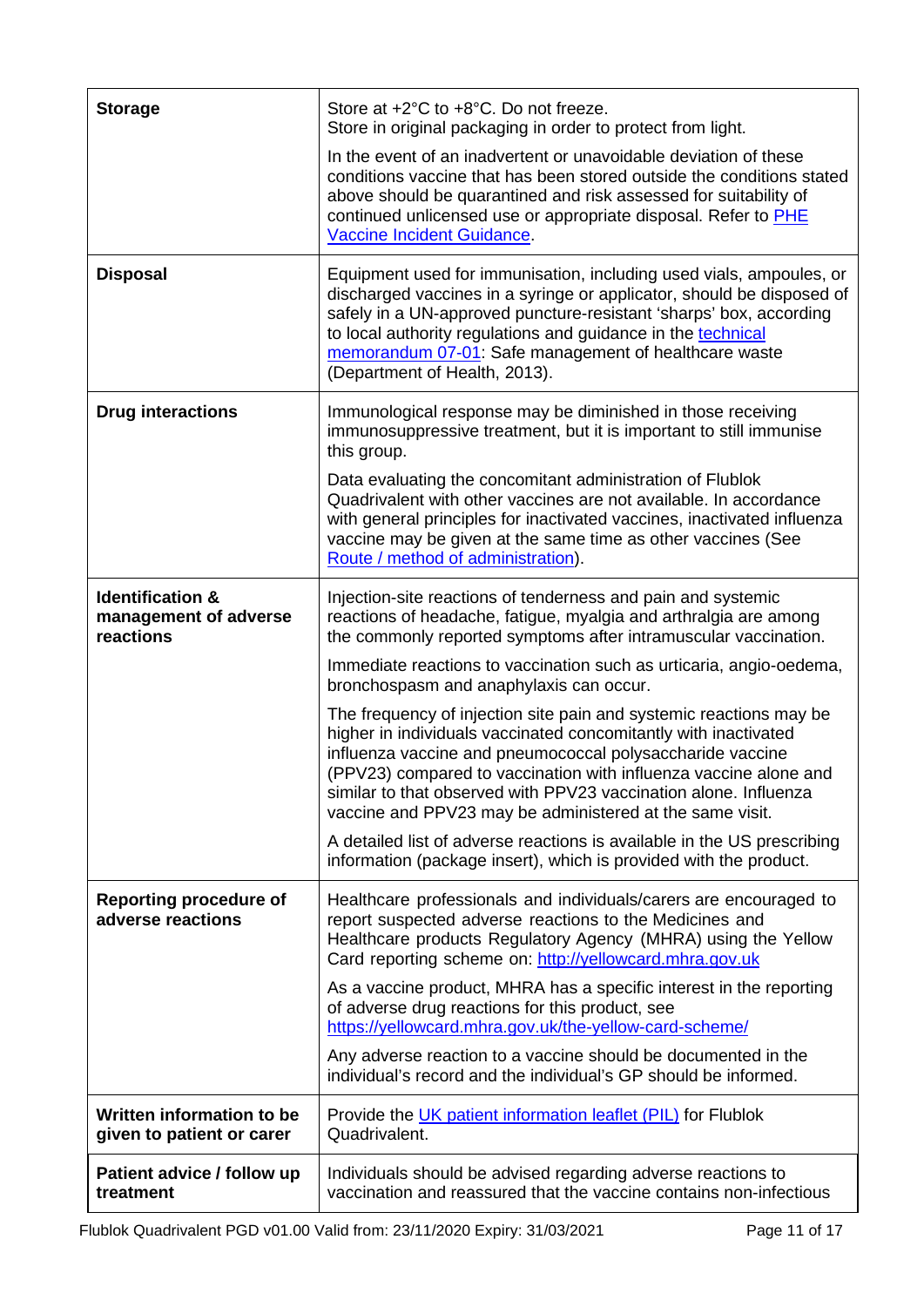| Patient advice / follow up<br>treatment<br>(continued)    | proteins that cannot cause influenza. However, the vaccine will not<br>provide protection for about 14 days and does not protect against<br>other respiratory viruses that often circulate during the flu season.                                                                                                                                                                                                                                                                                                                                                                                                                                                                                                                   |
|-----------------------------------------------------------|-------------------------------------------------------------------------------------------------------------------------------------------------------------------------------------------------------------------------------------------------------------------------------------------------------------------------------------------------------------------------------------------------------------------------------------------------------------------------------------------------------------------------------------------------------------------------------------------------------------------------------------------------------------------------------------------------------------------------------------|
|                                                           | Immunosuppressed individuals should be advised that they may not<br>make a full immune response to the vaccine. Therefore,<br>consideration should be given to the influenza vaccination of their<br>household contacts.                                                                                                                                                                                                                                                                                                                                                                                                                                                                                                            |
|                                                           | Inform the individual/carer of possible side effects and their<br>management.                                                                                                                                                                                                                                                                                                                                                                                                                                                                                                                                                                                                                                                       |
|                                                           | The individual/carer should be advised to seek medical advice in<br>the event of an adverse reaction.                                                                                                                                                                                                                                                                                                                                                                                                                                                                                                                                                                                                                               |
|                                                           | Advise the individual/carer that annual vaccination to prevent<br>influenza is recommended where they remain eligible for the national<br>influenza immunisation programme.                                                                                                                                                                                                                                                                                                                                                                                                                                                                                                                                                         |
| <b>Special considerations /</b><br>additional information | Further guidance on vaccination during the COVID-19 pandemic is<br>available in Clinical guidance for healthcare professionals on<br>maintaining immunisation programmes during COVID-19.                                                                                                                                                                                                                                                                                                                                                                                                                                                                                                                                           |
|                                                           | Ensure there is immediate access to adrenaline (epinephrine) 1 in<br>1,000 injection and access to a telephone at the time of vaccination.                                                                                                                                                                                                                                                                                                                                                                                                                                                                                                                                                                                          |
|                                                           | Flublok Quadrivalent (Influenza Vaccine) is a recombinant<br>quadrivalent influenza vaccine (QIVr) which contains purified<br>recombinant haemagglutinin proteins, of the four strains of the<br>influenza virus specified by the health authorities for inclusion in the<br>annual seasonal influenza vaccine, produced in a continuous insect<br>cell line.                                                                                                                                                                                                                                                                                                                                                                       |
|                                                           | This vaccine (Flublok) has been used in the US since 2013 and is<br>licensed in the US for use in those aged 18 years and above. The<br>potential use of QIVr in the UK was discussed by JCVI in June 2020.<br>QIVr was shown to provide superior protection to egg-based vaccine<br>in older adults in a US trial over the 2014-15 season. JCVI have<br>therefore advised that QIVr, QIVc, aTIV and HD TIV are suitable for<br>use in those aged 65 years and over and are preferable to standard<br>egg based inactivated trivalent and quadrivalent vaccines (TIVe and<br>QIVe). JCVI have also advised that QIVr, QIVc and QIVe are<br>suitable vaccines for use in those less than 65 years of age and in an<br>at-risk group. |
|                                                           | Flublok Quadrivalent contains no egg proteins, antibiotics or<br>preservatives and single dose pre-filled syringes contain no natural<br>rubber latex.                                                                                                                                                                                                                                                                                                                                                                                                                                                                                                                                                                              |
|                                                           | Minor illnesses without fever or systemic upset are not valid reasons<br>to postpone immunisation. If an individual is acutely unwell,<br>immunisation may be postponed until they have fully recovered.                                                                                                                                                                                                                                                                                                                                                                                                                                                                                                                            |
|                                                           | The NHS Shielded Patient List may be subject to revision. The<br>household contacts of those on the NHS Shielded Patient List<br>current at the time of immunisation are eligible.                                                                                                                                                                                                                                                                                                                                                                                                                                                                                                                                                  |
|                                                           | Individuals with learning disabilities may require reasonable<br>adjustments to support vaccination (see<br>https://www.gov.uk/government/publications/flu-vaccinations-for-<br>people-with-learning-disabilities). A PSD may be required.                                                                                                                                                                                                                                                                                                                                                                                                                                                                                          |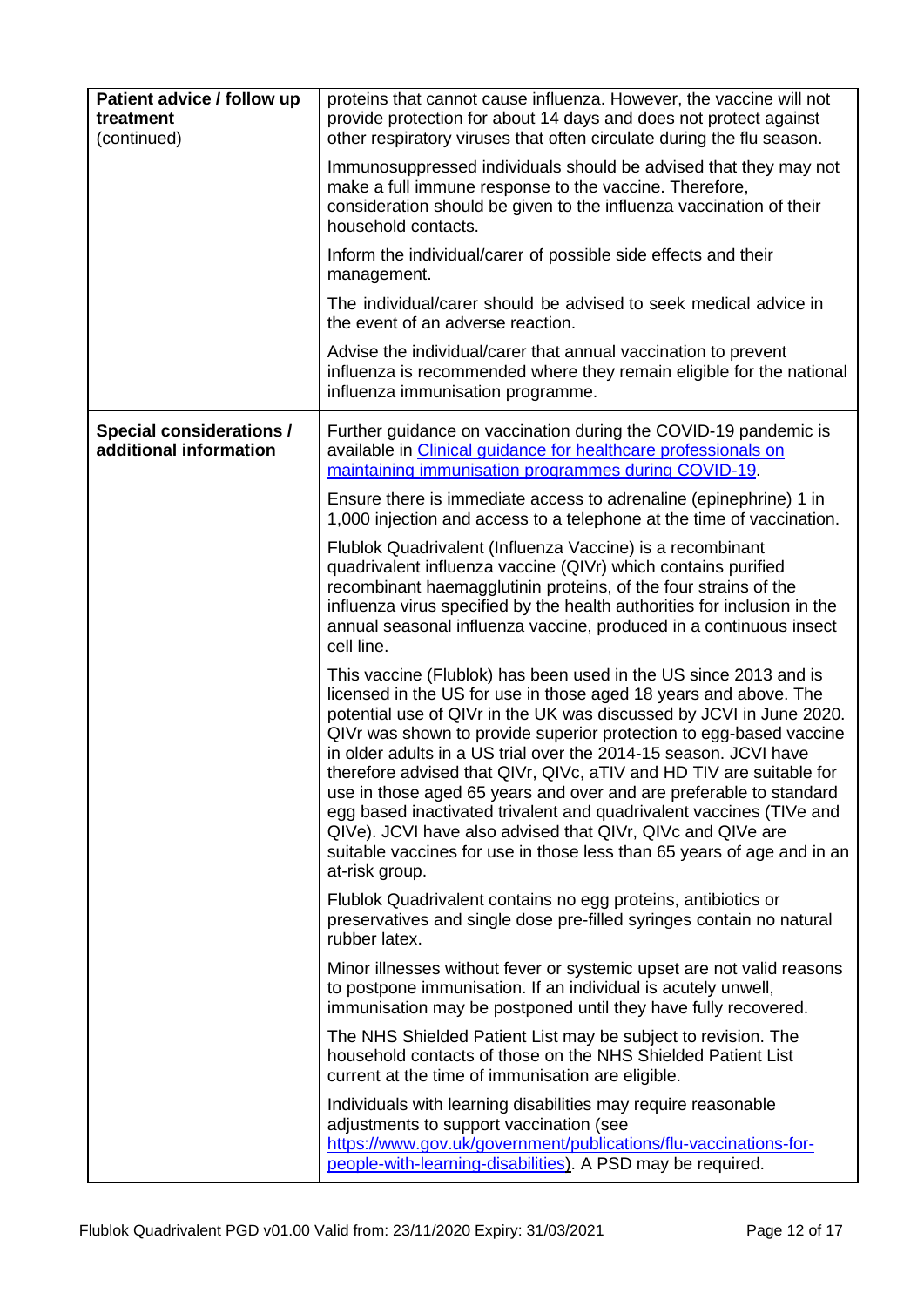| <b>Records</b> | Record:<br>that valid informed consent was given;<br>$\bullet$<br>name of individual, address, date of birth and GP with whom<br>$\bullet$<br>the individual is registered<br>name of immuniser<br>$\bullet$<br>name and brand of vaccine<br>$\bullet$<br>date of administration<br>$\bullet$<br>dose, form and route of administration of vaccine<br>$\bullet$<br>quantity administered<br>$\bullet$<br>batch number and expiry date<br>$\bullet$<br>anatomical site of vaccination<br>$\bullet$<br>advice given, including advice given if excluded or declines<br>$\bullet$<br>immunisation<br>details of any adverse drug reactions and actions taken<br>$\bullet$<br>supplied via PGD<br>$\bullet$ |
|----------------|---------------------------------------------------------------------------------------------------------------------------------------------------------------------------------------------------------------------------------------------------------------------------------------------------------------------------------------------------------------------------------------------------------------------------------------------------------------------------------------------------------------------------------------------------------------------------------------------------------------------------------------------------------------------------------------------------------|
|                | Records should be signed and dated (or password-controlled<br>immuniser's record on e-records).                                                                                                                                                                                                                                                                                                                                                                                                                                                                                                                                                                                                         |
|                | All records should be clear, legible and contemporaneous.                                                                                                                                                                                                                                                                                                                                                                                                                                                                                                                                                                                                                                               |
|                | As a wide variety of influenza vaccines are available on the UK<br>market each year, it is especially important that the exact brand of<br>vaccine, batch number and site at which each vaccine is given is<br>accurately recorded in the individual's records.                                                                                                                                                                                                                                                                                                                                                                                                                                         |
|                | It is important that vaccinations given either at a general practice or<br>elsewhere (for example at antenatal clinics) are recorded on<br>appropriate health records for the individual (using the appropriate<br>clinical code) in a timely manner. If given elsewhere, systems should<br>be in place to ensure a record of vaccination is returned to the<br>individual's general practice to allow clinical follow up and to avoid<br>duplicate vaccination.                                                                                                                                                                                                                                        |
|                | For pregnant women, also record immunisation in the hand held and<br>electronic maternity record if available.                                                                                                                                                                                                                                                                                                                                                                                                                                                                                                                                                                                          |
|                | A record of all individuals receiving treatment under this PGD should<br>also be kept for audit purposes in accordance with local policy.                                                                                                                                                                                                                                                                                                                                                                                                                                                                                                                                                               |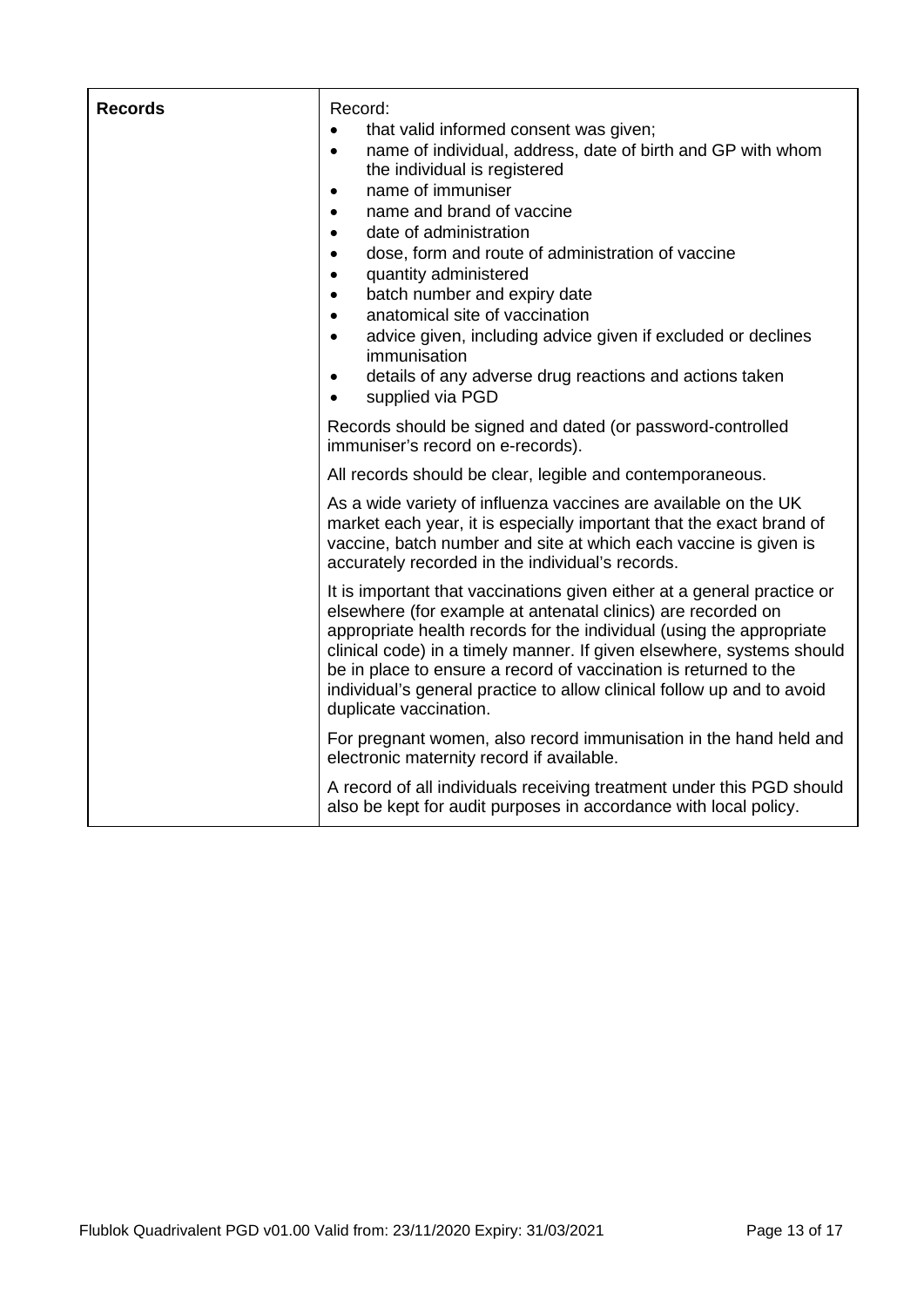# **6. Key references**

| <b>Key references</b> | <b>Flublok Quadrivalent Vaccine</b>                                                                                                                                                                                                              |
|-----------------------|--------------------------------------------------------------------------------------------------------------------------------------------------------------------------------------------------------------------------------------------------|
|                       | Immunisation Against Infectious Disease: The Green Book,<br>٠<br>Chapter 19. Published 29 October 2020.<br>https://www.gov.uk/government/collections/immunisation-against-<br>infectious-disease-the-green-book                                  |
|                       | • Collection: Annual Flu Programme. Updated 06 October 2020.<br>https://www.gov.uk/government/collections/annual-flu-programme                                                                                                                   |
|                       | The national flu immunisation programme 2020 to 2021:<br>$\bullet$<br>supporting letter. Published 14 May 2020 and update published 5<br>August 2020.<br>https://www.gov.uk/government/publications/national-flu-<br>immunisation-programme-plan |
|                       | Coronavirus (Covid-19): Shielded patients list. NHS Digital.<br>Updated 18 August 2020.<br>https://digital.nhs.uk/coronavirus/shielded-patient-list                                                                                              |
|                       | Directed Enhanced Service Specification, Seasonal influenza and<br>pneumococcal polysaccharide vaccination programme 2020/21.<br>https://www.england.nhs.uk/gp/investment/gp-contract/                                                           |
|                       | Influenza vaccines: 2020 to 2021 flu season.<br>https://www.gov.uk/government/publications/influenza-vaccine-<br>ovalbumin-content                                                                                                               |
|                       | Accessing government-secured flu vaccines: guidance for NHS<br>providers. Published 2 November 2020.<br>https://www.gov.uk/government/publications/accessing-<br>government-secured-flu-vaccines-guidance-for-nhs-providers                      |
|                       | Accessing government-secured flu vaccines: guidance for GPs.<br>$\bullet$<br>Published 9 October 2020.<br>https://www.gov.uk/government/publications/accessing-<br>government-secured-flu-vaccines-guidance-for-gps                              |
|                       | Written instruction for the administration of seasonal 'flu<br>vaccination. NHS Specialist Pharmacy Service. 22 October 2020<br>https://www.sps.nhs.uk/articles/written-instruction-for-the-<br>administration-of-seasonal-flu-vaccination/      |
|                       | Flublok vaccine given authorisation for temporary supply in the UK<br>to meet public health need<br>https://www.gov.uk/government/news/flublok-vaccine-given-<br>authorisation-for-temporary-supply-in-the-uk-to-meet-public-health-<br>need     |
|                       | • UK Patient information leaflet (PIL) for Flublok Quadrivalent<br>https://products.mhra.gov.uk/search/?search=flublok&page=1                                                                                                                    |
|                       | • Clinical guidance for healthcare professionals on maintaining<br>immunisation programmes during COVID-19.<br>https://www.england.nhs.uk/coronavirus/publication/preparedness-<br>letters-for-general-practice/                                 |
|                       | • Flu immunisation training recommendations. Updated 5 August<br>2020.<br>https://www.gov.uk/government/publications/flu-immunisation-<br>training-recommendations                                                                               |
| Continued over page   | • Flu Vaccinations: Supporting people with learning disabilities.<br>Updated 25 September 2018.                                                                                                                                                  |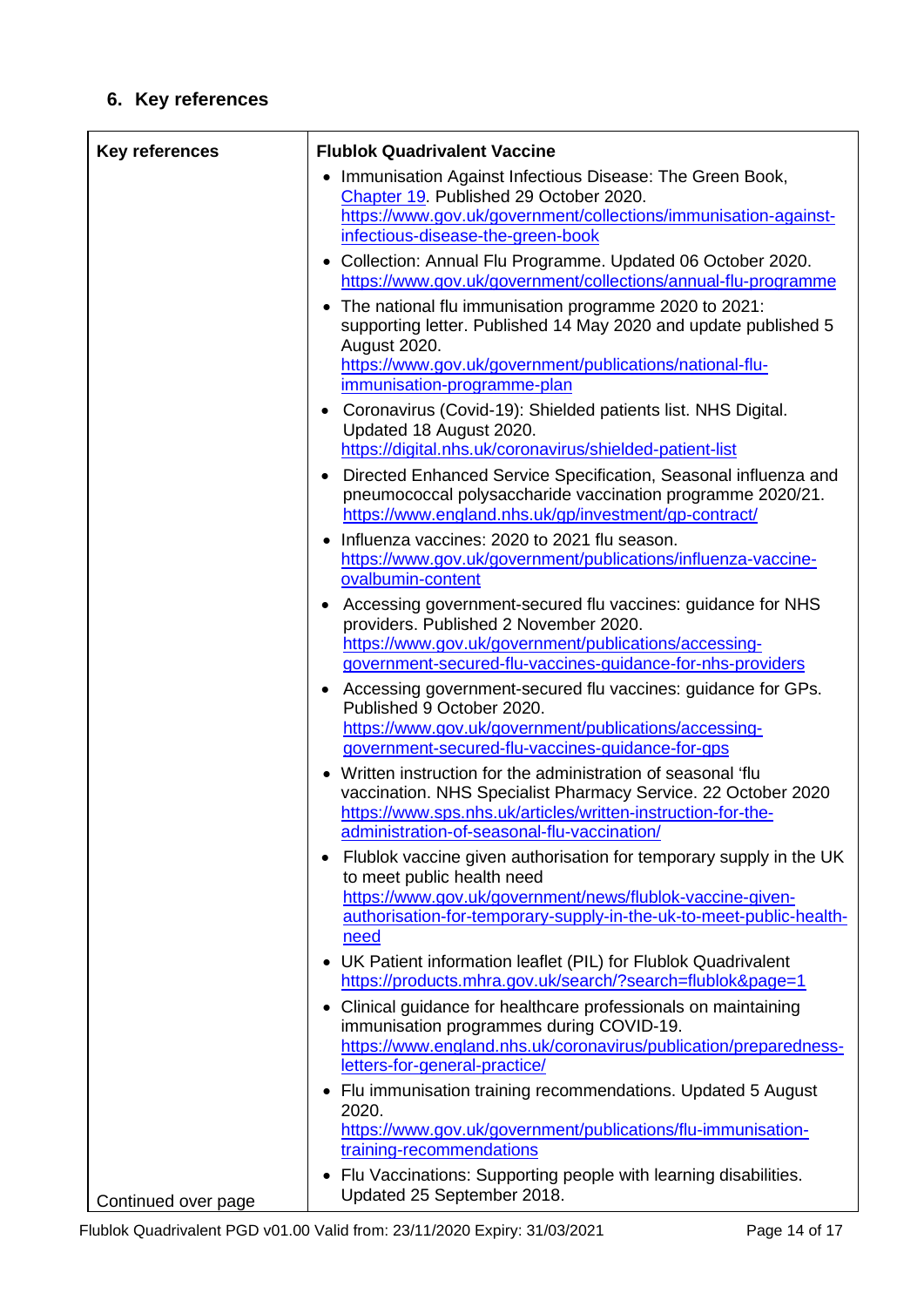| <b>Key references</b> | https://www.gov.uk/government/publications/flu-vaccinations-for-                                                                                                                                                                                                                                                            |  |
|-----------------------|-----------------------------------------------------------------------------------------------------------------------------------------------------------------------------------------------------------------------------------------------------------------------------------------------------------------------------|--|
| (continued)           | people-with-learning-disabilities                                                                                                                                                                                                                                                                                           |  |
|                       | <b>General</b>                                                                                                                                                                                                                                                                                                              |  |
|                       | Health Technical Memorandum 07-01: Safe Management of<br>Healthcare Waste. Department of Health 20 March 2013<br>https://www.gov.uk/government/publications/guidance-on-the-safe-<br>management-of-healthcare-waste<br>National Minimum Standards and Core Curriculum for<br>Immunisation Training. Published February 2018 |  |
|                       | https://www.gov.uk/government/publications/national-minimum-<br>standards-and-core-curriculum-for-immunisation-training-for-<br>registered-healthcare-practitioners                                                                                                                                                         |  |
|                       | NICE Medicines Practice Guideline 2 (MPG2): Patient Group<br>Directions. Published March 2017.<br>https://www.nice.org.uk/guidance/mpg2                                                                                                                                                                                     |  |
|                       | NICE MPG2 Patient group directions: competency framework for<br>health professionals using patient group directions. Updated March<br>2017.                                                                                                                                                                                 |  |
|                       | https://www.nice.org.uk/guidance/mpg2/resources                                                                                                                                                                                                                                                                             |  |
|                       | Patient Group Directions: who can use them. Medicines and<br>$\bullet$<br>Healthcare products Regulatory Agency. 4 December 2017.<br>https://www.gov.uk/government/publications/patient-group-<br>directions-pgds/patient-group-directions-who-can-use-them                                                                 |  |
|                       | PHE Guidance on immunisation training during the COVID-19<br>pandemic. 26 June 2020.<br>https://www.gov.uk/government/publications/immunisation-training-<br>guidance-during-the-covid-19-pandemic/guidance-on-<br>immunisation-training-during-the-covid-19-pandemic                                                       |  |
|                       | <b>PHE Immunisation Collection</b>                                                                                                                                                                                                                                                                                          |  |
|                       | https://www.gov.uk/government/collections/immunisation                                                                                                                                                                                                                                                                      |  |
|                       | PHE Vaccine Incident Guidance<br>https://www.gov.uk/government/publications/vaccine-incident-<br>guidance-responding-to-vaccine-errors                                                                                                                                                                                      |  |
|                       | • Reference guide to consent for examination or treatment,<br>Department of Health and Social Care, published 4 August 2009.<br>https://www.gov.uk/government/publications/reference-guide-to-<br>consent-for-examination-or-treatment-second-edition                                                                       |  |
|                       | UK Statutory Instrument 2020 No. 1125, The Human Medicines<br>(Coronavirus and Influenza) (Amendment) Regulations 2020<br>https://www.legislation.gov.uk/uksi/2020/1125/contents/made                                                                                                                                       |  |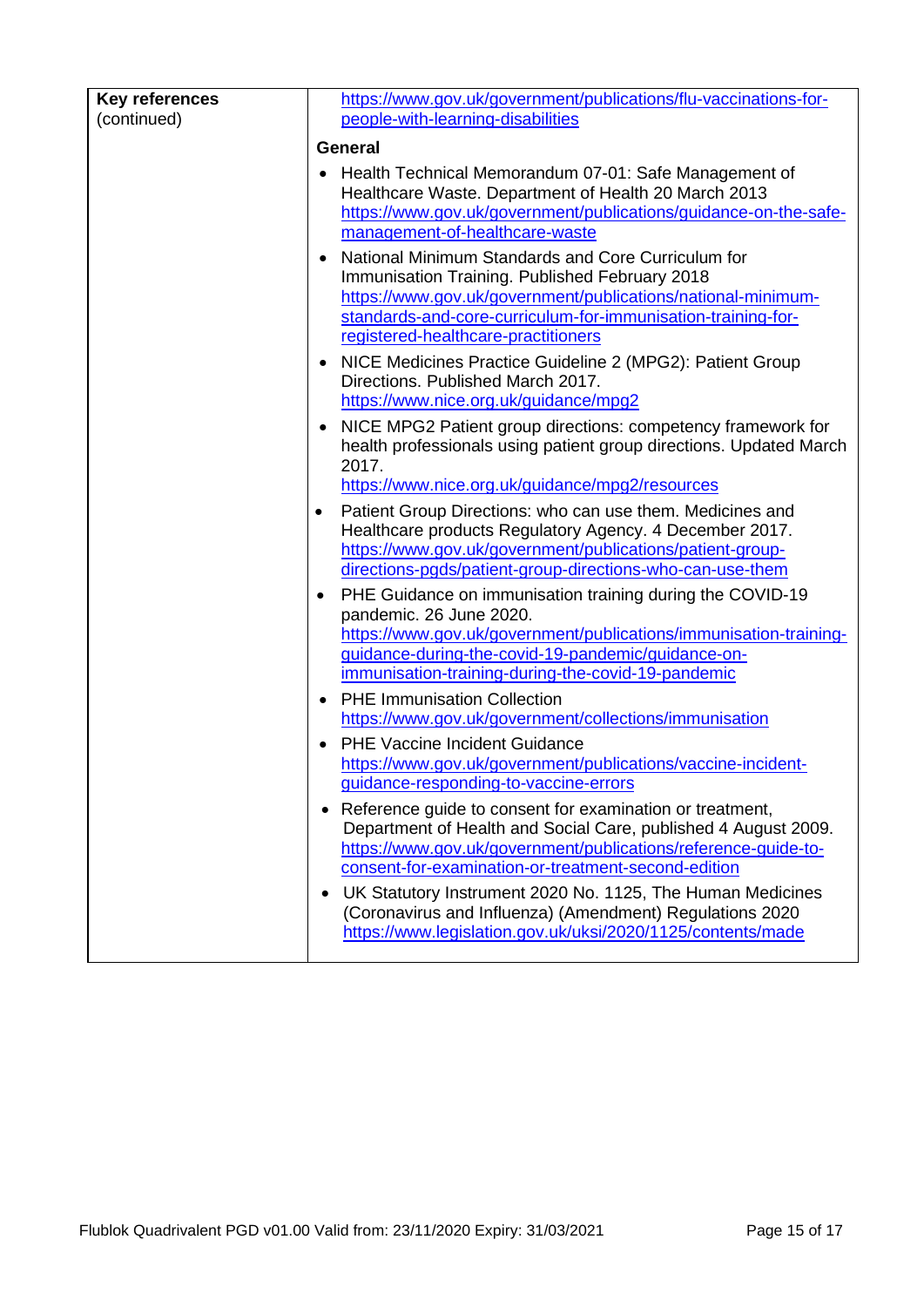### **7. Practitioner authorisation sheet**

#### **Flublok Quadrivalent PGD v01.00 Valid from: 23/11/2020 Expiry: 31/03/2021**

Before signing this PGD, check that the document has had the necessary authorisations in section 2. Without these, this PGD is not lawfully valid.

#### **Practitioner**

By signing this PGD you are indicating that you agree to its contents and that you will work within it.

PGDs do not remove inherent professional obligations or accountability.

It is the responsibility of each professional to practise only within the bounds of their own competence and professional code of conduct.

I confirm that I have read and understood the content of this PGD and that I am willing and competent to work to it within my professional code of conduct.

| Name | Designation | Signature | Date |
|------|-------------|-----------|------|
|      |             |           |      |
|      |             |           |      |
|      |             |           |      |
|      |             |           |      |
|      |             |           |      |
|      |             |           |      |
|      |             |           |      |

#### **Authorising manager**

I confirm that the practitioners named above have declared themselves suitably trained and competent to work under this PGD. I give authorisation on behalf of the following named organisation ……………………………………………… for the above named health care professionals who have signed the PGD to work under it. Name | Designation | Signature | Date

#### **Note to authorising manager**

Score through unused rows in the list of practitioners to prevent practitioner additions post managerial authorisation.

This authorisation sheet should be retained to serve as a record of those practitioners authorised to work under this PGD.